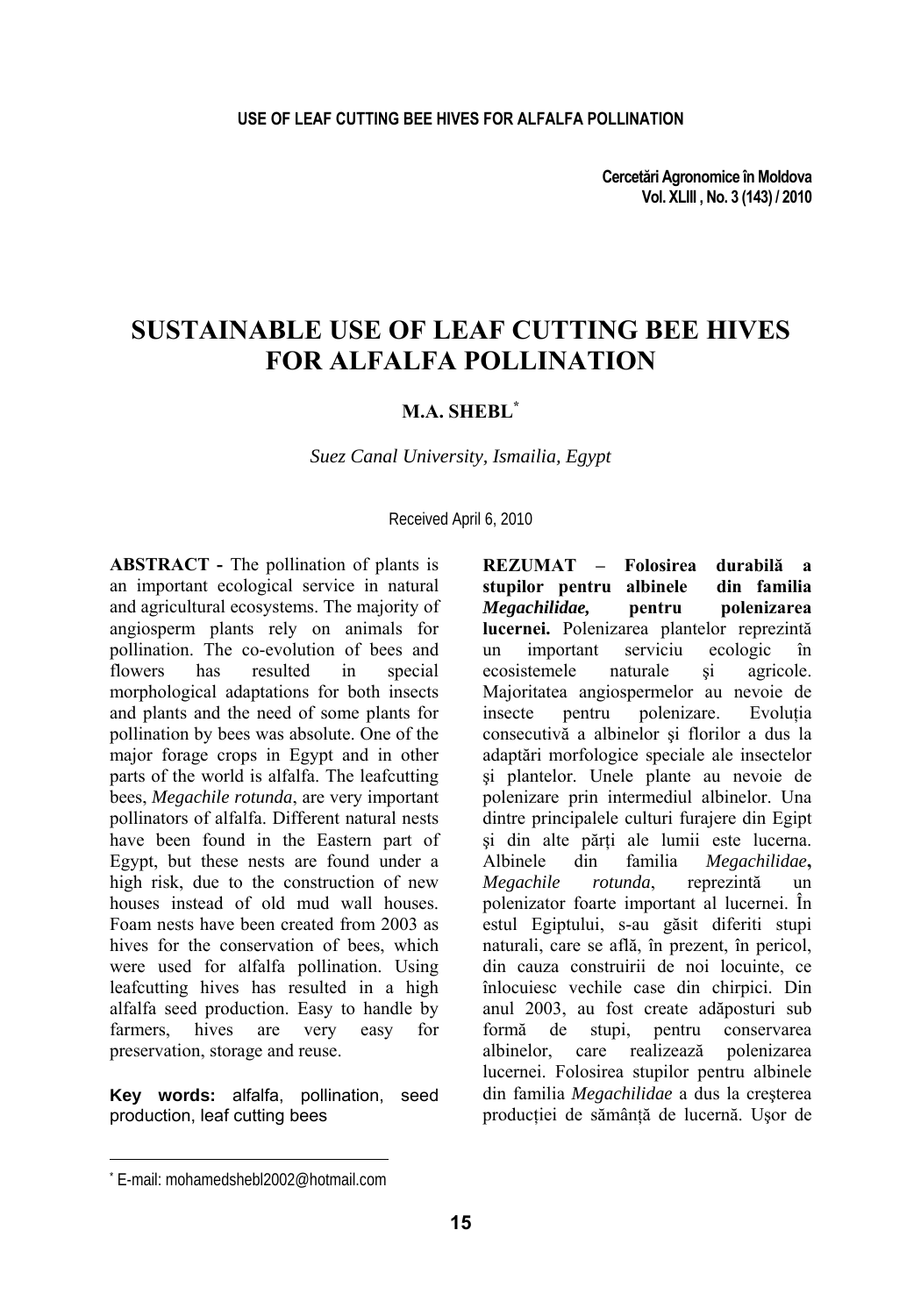mânuit de către fermieri, stupii sunt, de asemenea, uşor de păstrat, stocat şi refolosit.

**Cuvinte cheie:** lucernă, polenizare, productie de sământă, albine din familia *Megachilidae*

### **INTRODUCTION**

One of the major problems that face most of the newly reclaimed areas is the relatively low production of crops, due to the lack of insect pollinators. The same problem is found also in certain areas of the old cultivated land, due to the wide use of pesticides. The mechanization of agriculture has affected the wild pollinators as well as the honey bee industry. In addition, the concrete houses have quickly replaced the old mud houses in the villages. Alfalfa, *Medicago sativa* (L 1753), is a high quality forage and green manure crop that originated in the Middle East. Varieties are available and are well adapted to reclaimed agricultural lands in Egypt. Solitary bees and bumblebees are the most efficient pollinators of alfalfa. Honey bee efficiency, on the other hand, is low after opening alfalfa flowers several times. Honey bee "learns" to collect nectar without tripping flowers, due to the specific structure of the alfalfa flower. For that reason, despite the abundance of honey bee in alfalfa fields, seed yield per hectare may be very poor when solitary bees and bumble bees are not present. For

instance, low alfalfa seed yields were recorded in the most agriculturedeveloped countries, which were the first to apply pesticides and the first to destroy the natural habitats of native solitary bees by introducing monocultures over vast areas. This soon has resulted in thinning the fauna of native pollinators and caused a drastic reduction in alfalfa seed yields. The problem was successfully overcome for the first time in USA and Canada with the domestication and utilization of the solitary bee *Megachile rotundata* (Fabricius, 1793) (Stephen, 1961; Bohart, 1962; Klostermeyer, 1964; Hobbs, 1965; Free, 1976). Alfalfa flowers require visiting bees to trip the sexual column, there by providing pollination and subsequent pod and seed set. However, tripping is done by a specialized group of bees, which enter the flowers and press their keel by their own weight by releasing male and female organs to distribute pollen and effect cross-pollination (Abrol, 1993). Natural nests of leafcutting bees have been found in the Eastern part of Egypt (*Figure 1*) but these nests are under a big risk, because most farmers change the old mud houses with new concrete houses (Kamel *et al.,* 2007). These areas have many natural nests of leafcutting bees, which are very important for alfalfa pollination in the world (Shebl *et al.*, 2009a).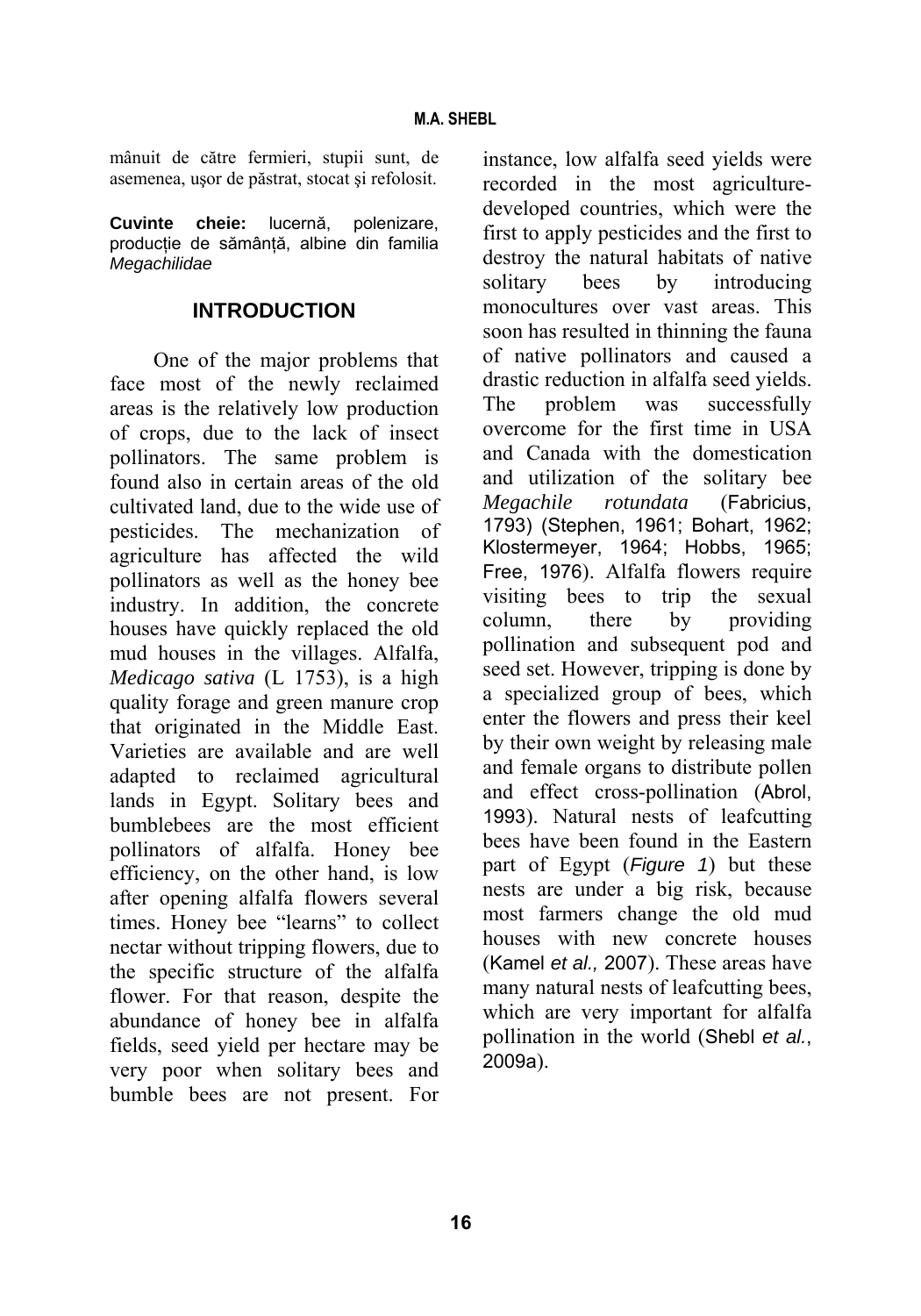

**Figure 1 - Positions of natural leaf cutting bee nests, 1- 2 (Tel El-Kebir); 3 -4 (El- Huseiniya)** 

## **RESULTS AND DISCUSSION**

The goal of this research was to develop self-sufficiency and stable high yields in seed production for locally adapted, high quality alfalfa varieties for reclaimed lands. To attain this goal, management protocols for one or more native solitary bee species that pollinate clover and alfalfa must be developed.

Artificial bee nests were prepared in March 2006 and transformed to natural nest sites in Tel El Kebir and El- Huseiniya (30°33' 30''N, 31°56' 13''E), about 50km west of Ismailia in the River Nile Delta (Kamel *et al.,* 2007) (*Fig. 1*).The natural nests were transferred to the experimental field by the end of July and August, for overwintering period. The artificial nests were preserved from any damage or attack of ants or any other pests during all seasons. The artificial nests, which were used for nesting bees, were prepared by using foam nests. Each hive consisted of 50 pieces of foam (50 cm length, 12 cm width and 2 cm thick). In each piece of foam, there were 26 holes (10

cm depth, 6 mm diameter). After sticking the foam pieces above each other, holes were created in this block and the hive was performed, paper tubes (10 cm in length; 5.2 mm internal diameter) being inserted in each hole. All hives were painted with black colour in order to imitate the natural nests (*Figure 2*). The artificial nests were transferred to the natural nest sites in different villages of Tel El Kebir, during April - end of July 2006.

Nesting activities of leaf cutting bees have first appeared just shortly after the emergence of females, i.e. during mating period and continued to the end of the activity season. The emergency of bees started in April (females' activity was during April-June). The female usually hovers around the nests to select suitable nesting site for herself. After selecting the nest, she started cleaning it before inhabiting it (*Figure 3*) (Shoukry *et al.,* 2007; Shebl *et al.,* 2008a). Using artificial nests showed good results and big variation between different hives was clear. This is easily explained because of different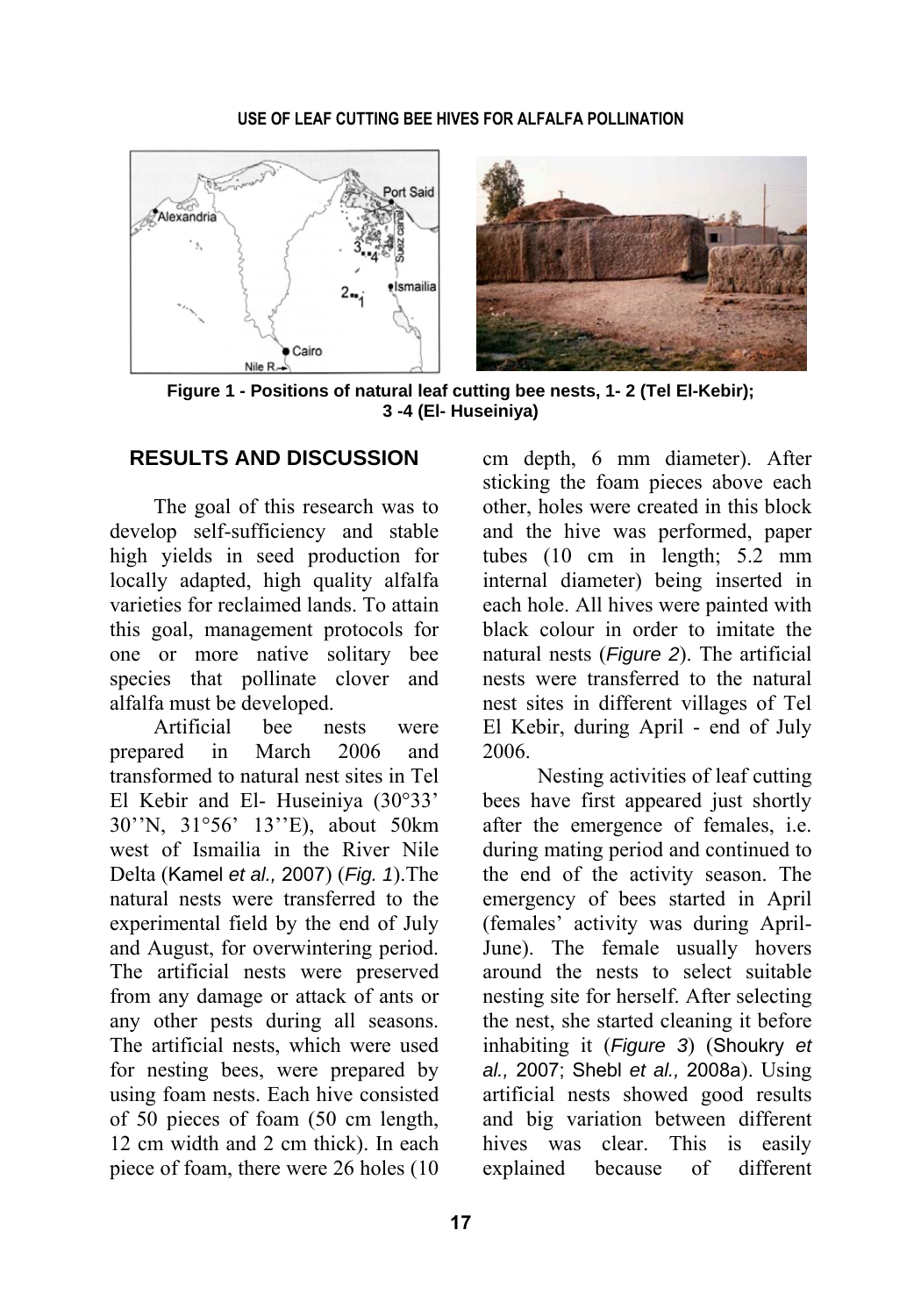localities of natural nests and different biotic factors, especially wind. The obtained percentages of nesting were 32.04 % in 2005 and 48.3% in 2006.



**Figure 2 -The manufacture processing of leaf cutting bees hives** 



**Figure 3 – Leaf cutting bee life cycle**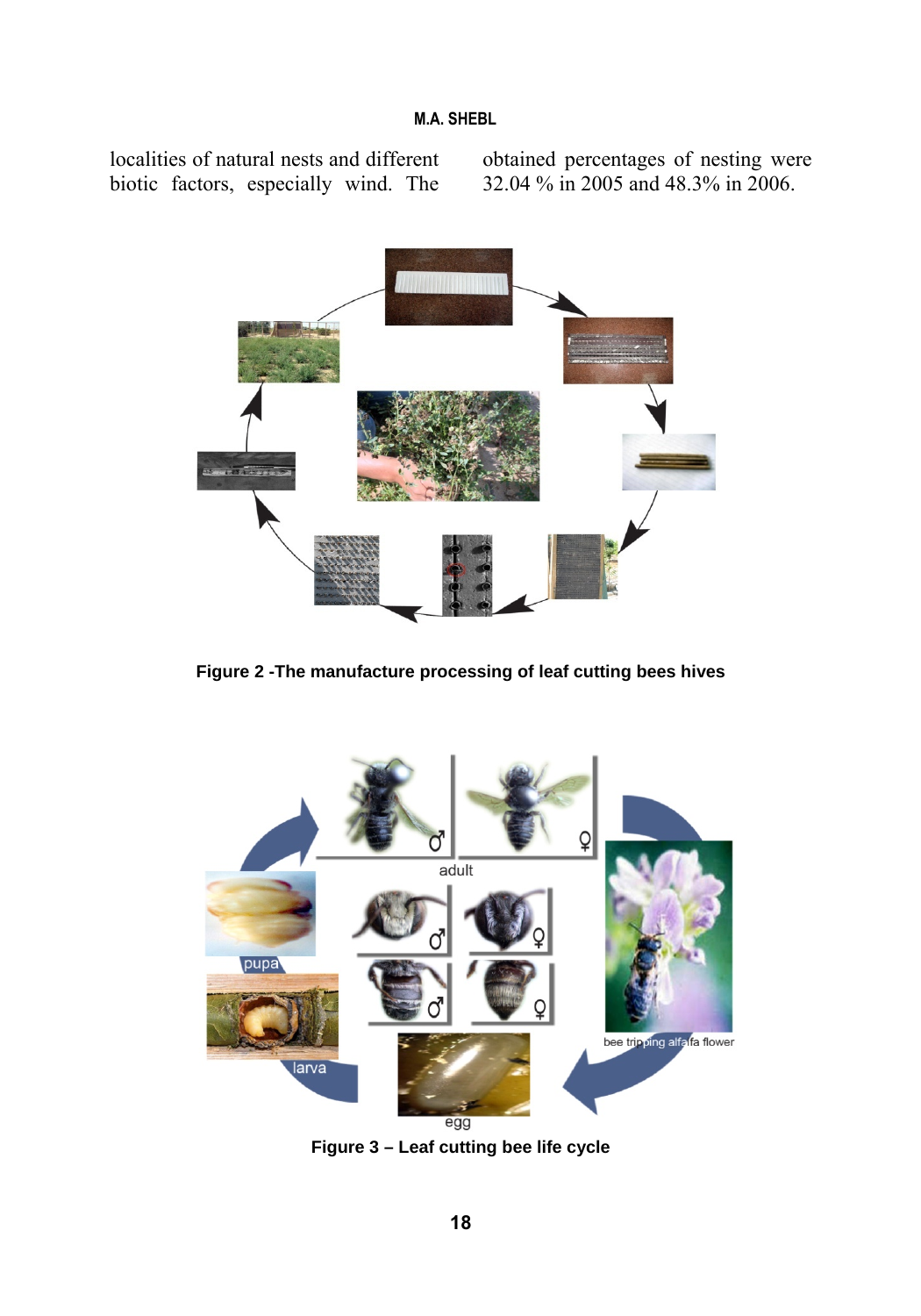#### **USE OF LEAF CUTTING BEE HIVES FOR ALFALFA POLLINATION**

Alfalfa, *Medicago sativa*, had a blooming period in the experimental farm of about 8 weeks from late March until the end of May. During the blooming period, leaf cutting bees visit and pollinate the alfalfa flowers. Observations indicated that the males of leaf cutting bees start flying a few days before the females, but there is no role for the males in the tripping of alfalfa flowers (*Figure 3*). Female bees have special characters on the ventral side on abdomen, group of hairs (scopa) for collecting pollens from alfalfa flowers. This character lacks in males and other bees (honey bees have the scopa on the hind leg) (*Figure 3*). Therefore, the male has no efficiency in the pollination of alfalfa (Cane, 2002). Bees start to visit alfalfa flowers around 9 a.m., the number of bees increasing considerably at 10 a.m.; bees are most active around 1 p.m. (*Figure 4*).

The influence of temperature and light intensity at the beginning of the flight of males and females was studied. Bees start foraging under conditions of low temperature and high light intensity or vice versa. Females spend the night in the nest, faced inward. As temperature rises in the morning, they turn around and face the entrance but do not come out and fly only when the temperature exceeds 20°C. Bees stopped foraging in the evening. Bees fly approximately  $\frac{1}{4}$  mile to find food (Peterowski, 1991).

Our results have indicated that there were no significant differences between the average numbers of flowers per inflorescence per plant; as concerns the number of pods, significant differences between the treatments were found. The maximum high production of alfalfa seeds was found in plants close to the nest, then production decreased due to the distance from artificial nests (Shebl *et al.,* 2008b, Shebl *et al.,* 2009b).



**Figure 4 - The total number of bees three times per day, in 2005, 2006 and 2007**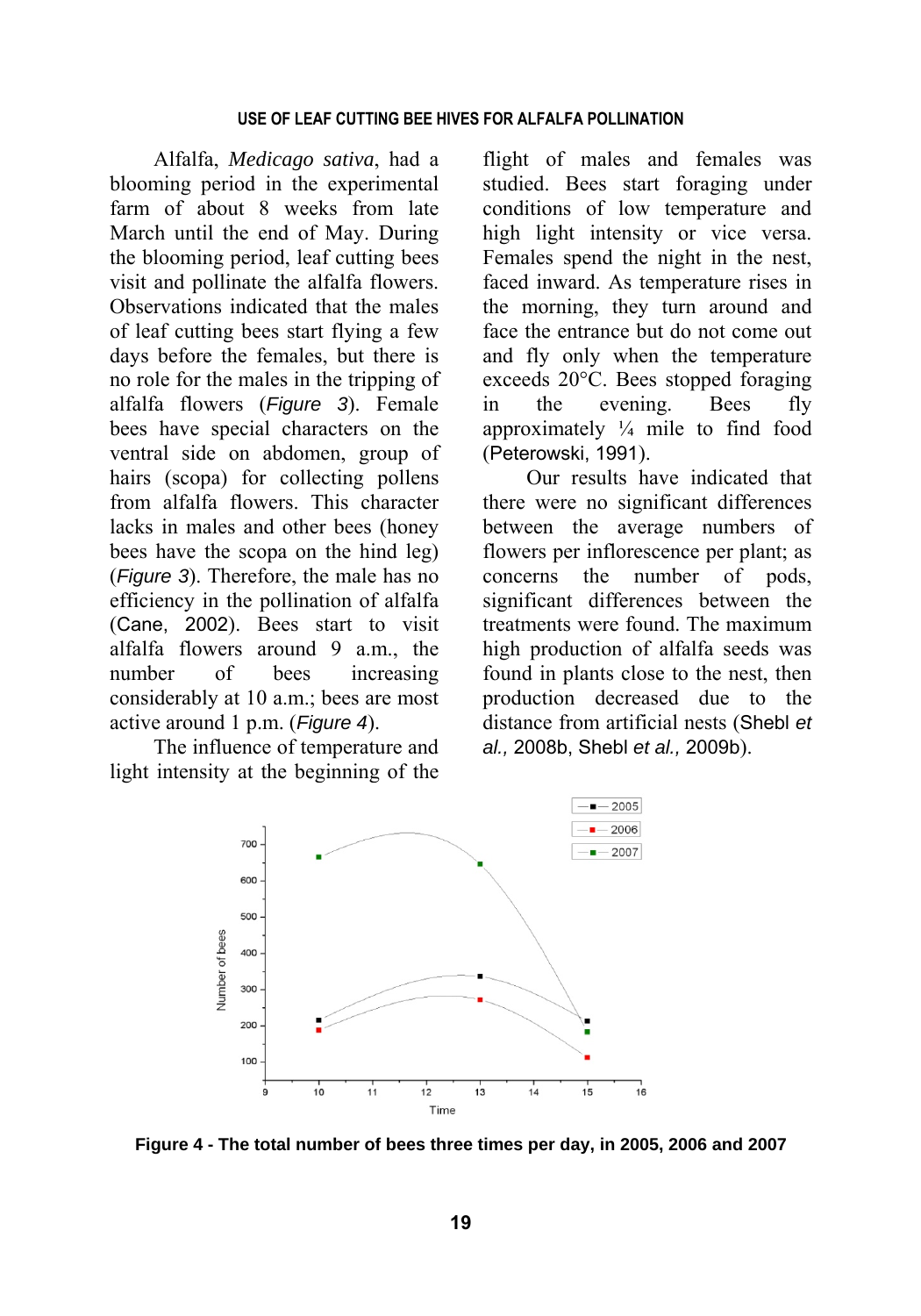



**Figure 5 - The total number of bees at three distances from the nest, in 2005, 2006 and 2007** 

The impact of flower abundance and pollinator movement on seed or fruit yield has an economic importance and may have implications for crop pollinator management. The number of open flowers and nectar availability declined more rapidly close to bee shelters than at distance. The rapid decline in floral resources was partly interrupted because of steady pollination over time (Strickler and Freitas, 1999) (*Figure 5*).

### **CONCLUSIONS**

Relying on honeybees for crop pollination may lead to the decrease of seed production. It is mandatory to search for other bee pollinators; conservation of wild bees will solve this problem.

Using and conserving leaf cutting bees will increase alfalfa seed production.

Using artificial hives are recommended to farmers for many reasons: easy to handle, storage and reuse. In addition, using hives could help for keeping bees in nature and saving them from disappearance.

#### **REFERENCES**

- **Abrol D.P. 1993** *Energy intake and expenditure in alfalfa pollinating beeMegachile femorata (Hymenoptera : Megachilidae).* J. Trop. Ecol. 34(2): 173 - 180
- **Bohart G.E. 1962** *How to manage the leaf-cutting bee (Megachile rotundata F.) for alfalfa pollination*. Publ. 7 Utah Agriculture Experimental Station. N. 144
- **Cane J.H. 2002** *Pollinating bees (Hymenoptera: Apiformes) of U.S. alfalfa compared for rates of pod*